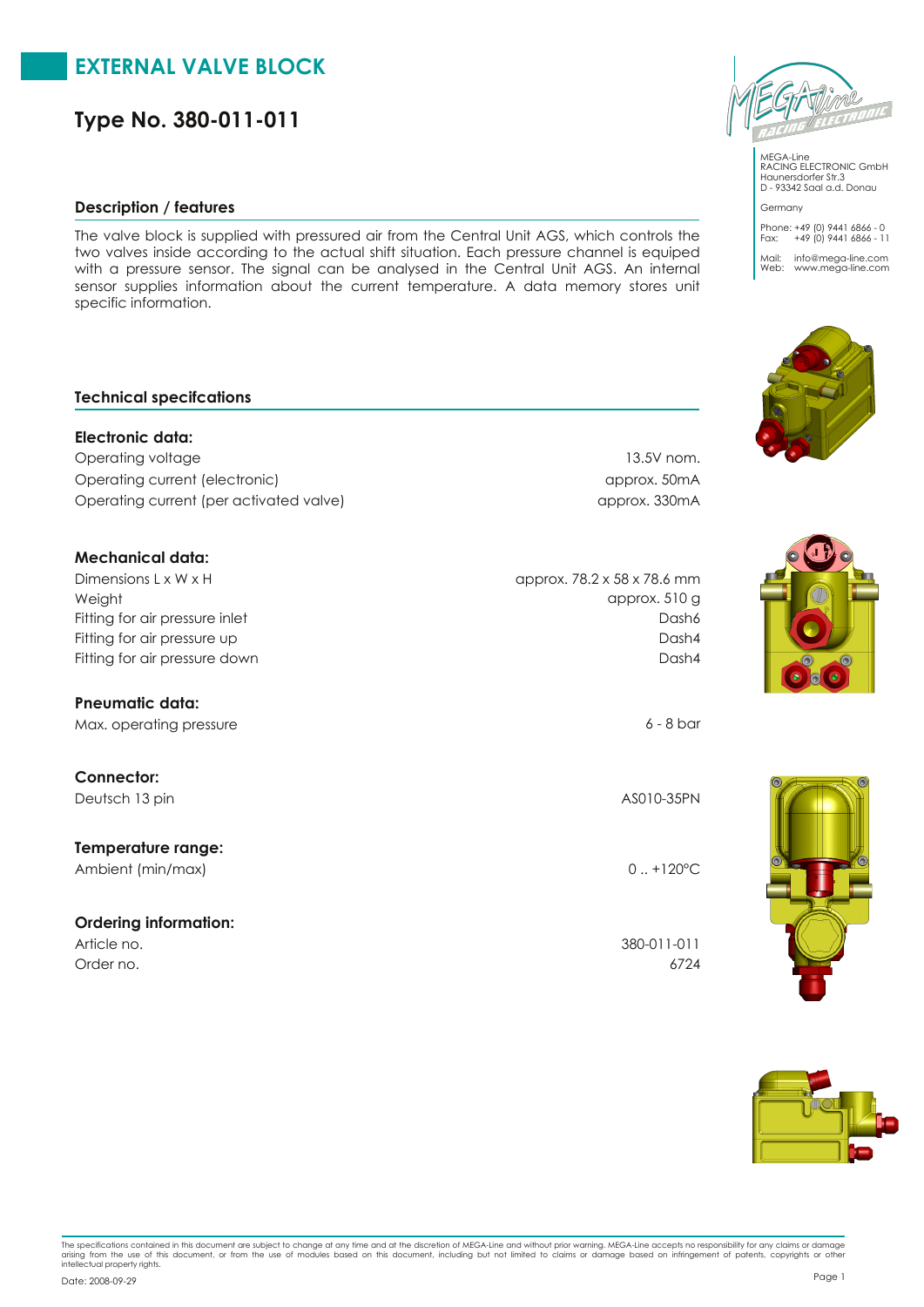# **EXTERNAL VALVE BLOCK**

**Type No. 380-011-011**

### **Pin assignment (electric)**

| $\overline{Pin}$ | Function              | Dia [AWG]       | <b>Type</b> |
|------------------|-----------------------|-----------------|-------------|
|                  | +12V electronic       | 22              | <b>PWR</b>  |
| $\overline{2}$   | <b>GND</b> electronic | 22              | <b>PWR</b>  |
| 3                | valve UP              | $\overline{22}$ | digital in  |
| 4                | valve DOWN            | $\overline{22}$ | digital in  |
| 5                | NC.                   |                 |             |
| 6                | NC.                   |                 |             |
| 7                | $\overline{ID}$ data  | $\overline{26}$ | data        |
| 8                | NC                    |                 |             |
| 9                | NC                    |                 |             |
| 10               | <b>GND</b> sensor     | 22              | <b>PWR</b>  |
| $\overline{11}$  | T valve block         | 26              | analog out  |
| $\overline{12}$  | pressure UP           | $\overline{26}$ | analog out  |
| 13               | pressure DOWN         | 26              | analog out  |

### **Port description (pneumatic)**

| Function           |       | Dimension   max.torque [Ncm] |
|--------------------|-------|------------------------------|
| Air pressure inlet | Dash6 | 200                          |
| Air pressure DOWN  | Dash4 | 1000                         |
| Air pressure UP    | Dash4 | $(1)$ $(1)$                  |





MEGA-Line RACING ELECTRONIC GmbH Haunersdorfer Str.3 D - 93342 Saal a.d. Donau

Germany

Phone: +49 (0) 9441 6866 - 0 Fax: +49 (0) 9441 6866 - 11

Mail: info@mega-line.com Web: www.mega-line.com

The specifications contained in this document are subject to change at any time and at the discretion of MEGA-Line and without prior warning. MEGA-Line accepts no responsibility for any claims or damage<br>arising from the us Page <sup>2</sup> Date: 2008-09-29